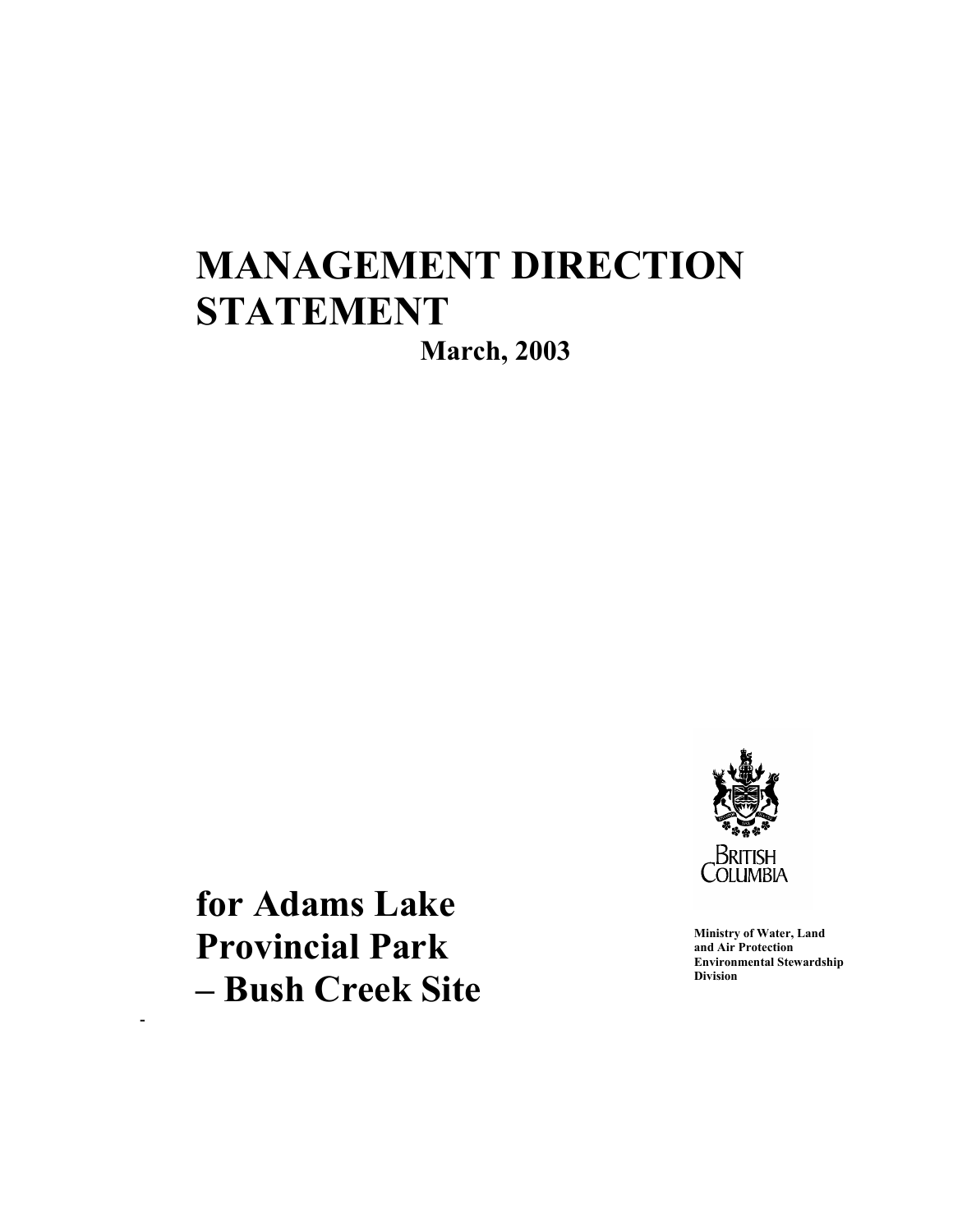## **ADAMS LAKE PROVINCIAL PARK BUSH CREEK SITE**

# **MANAGEMENT DIRECTION STATEMENT**

March 2003

Approved by:

**Monty Downs** Regional Manager, Thompson Region Environmental Stewardship Division

Nancy Wilkin **Assistant Deputy Minister** Environmental Stewardship Division

Date: 03/03/28

Date: 03/03/31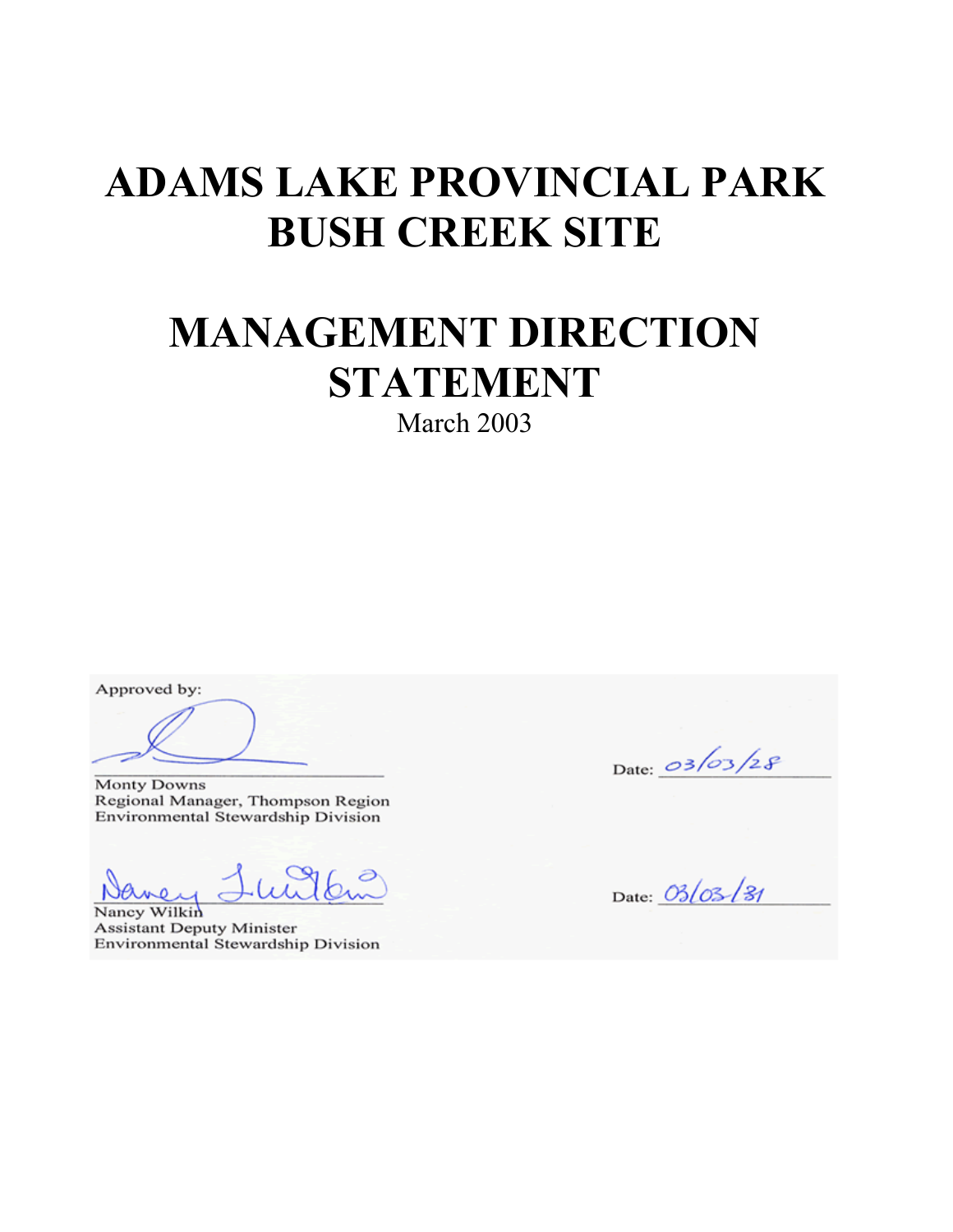## **Table of Contents**

| <b>Introduction</b>                                                                         |
|---------------------------------------------------------------------------------------------|
|                                                                                             |
|                                                                                             |
| <b>Protected Area Attributes</b>                                                            |
|                                                                                             |
|                                                                                             |
|                                                                                             |
|                                                                                             |
| <b>Land Uses, Tenures and Interests</b>                                                     |
|                                                                                             |
|                                                                                             |
|                                                                                             |
|                                                                                             |
|                                                                                             |
|                                                                                             |
|                                                                                             |
|                                                                                             |
| <b>Management Commitments and Issues</b>                                                    |
|                                                                                             |
|                                                                                             |
| <b>Management Direction</b>                                                                 |
|                                                                                             |
|                                                                                             |
|                                                                                             |
| <b>Figures</b>                                                                              |
|                                                                                             |
|                                                                                             |
| <b>Appendix I</b>                                                                           |
| Table of Acceptable Activities, Uses and Facilities for Adams Lake Park - Bush Creek Site10 |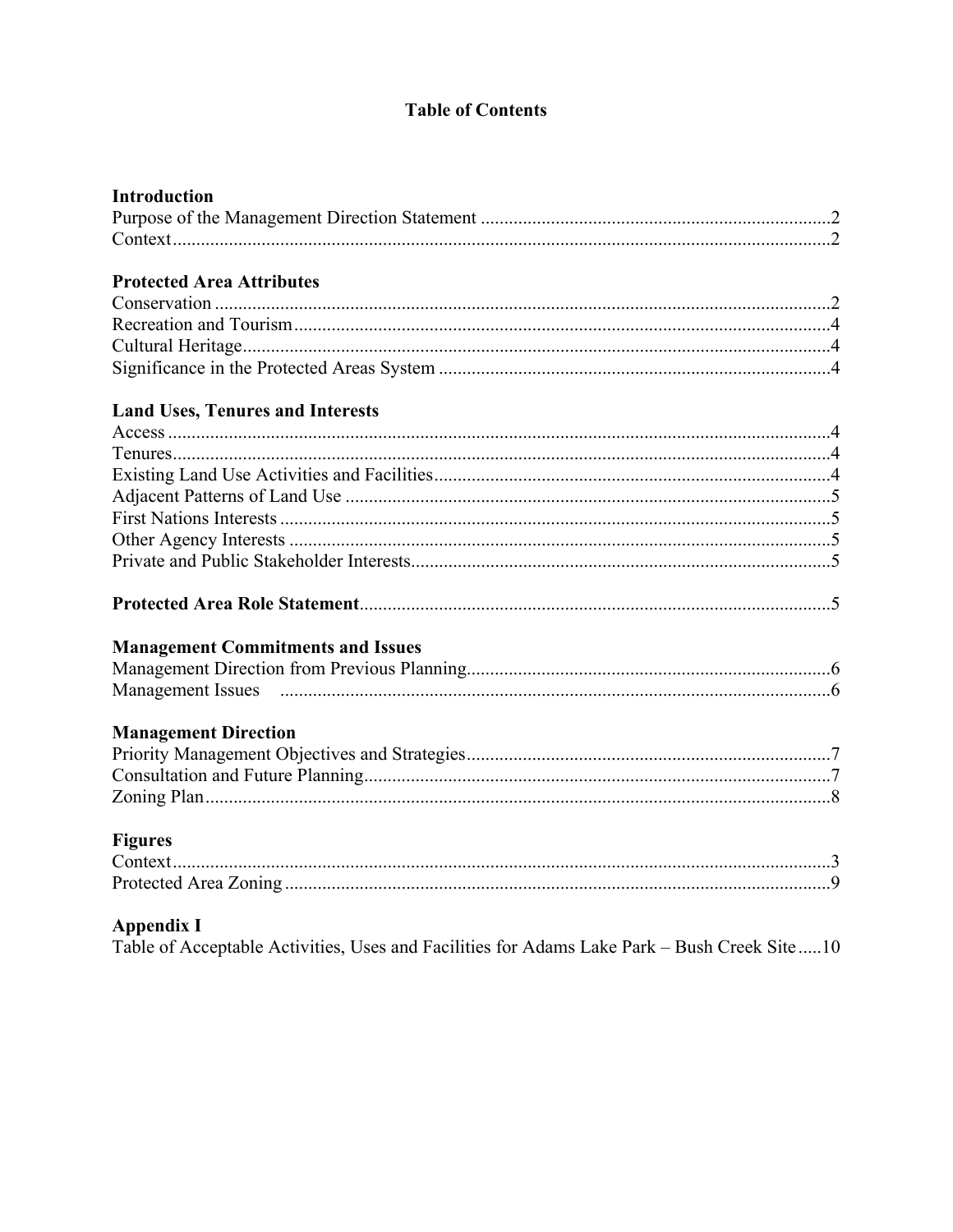## **ADAMS LAKE PROVINCIAL PARK – BUSH CREEK SITE**

## **MANAGEMENT DIRECTION STATEMENT**

## **Introduction**

#### **Purpose of the Management Direction Statement**

The purpose of this management direction statement (MDS) is to provide strategic management direction for Adams Lake Provincial Park – Bush Creek Site. An MDS does not necessarily negate the need for future, more detailed management plans. Management direction statements describe protected area values, management issues and concerns; a management strategy focused on immediate priority objectives and strategies; and directional statements from other planning processes. While strategies may be identified in the MDS, the completion of all these strategies is subject to funding and funding procedures. In addition, all development associated with these strategies within the park is subject to the BC Parks' Impact Assessment Policy.

#### **Context**

Adams Lake Provincial Park – Bush Creek Site is located at the southwest end of Adams Lake, approximately 25 kilometres north of Chase. The 100 hectare park is strategically located and the natural forested lake setting has the attributes to serve as the major public access and recreational destination on the provincially significant water body of Adams Lake. Adams Lake Park – Bush Creek Site will be the primary provincial park focus on Adams Lake and will provide a staging point for marine access to a number of other smaller park sites (Poplar Point, Spillman Beaches, Refuge Bay, Momich Lakes) on the lake.

The Bush Creek site was originally established in 1988 as a Recreation Area under the *Park Act.*  Recreation Area status allowed for inclusion of mineral claims in the northern portion of the site. As follow up to the Kamloops Land and Resource Management Plan (LRMP ) recommendations of 1996, the status of the larger portion of the Recreation Area, lying outside of the mineral claims, was upgraded to Class A park by inclusion in Schedule E of the *Park Act* in 1998*.* In 2000, the park was listed in Schedule C of the *Protected Areas of British Columbia Act* and renamed to Adams Lake Park – Bush Creek site.

#### **Protected Area Attributes**

#### **Conservation**

- Small representative example of the IDFmw2 (Interior Douglas-fir moist wet)subzone/variant of the North Thompson Uplands Ecosection. This subzone/variant is not well represented in other parks within this ecosection or in other ecosections. The park has been previously disturbed by logging and is mostly in second growth Douglas-fir, western red cedar, white birch and black cottonwood with some residual old growth specimens of Douglas-fir and red cedar.
- The terrain generally slopes at moderate gradient to narrow shoreline terraces and beaches.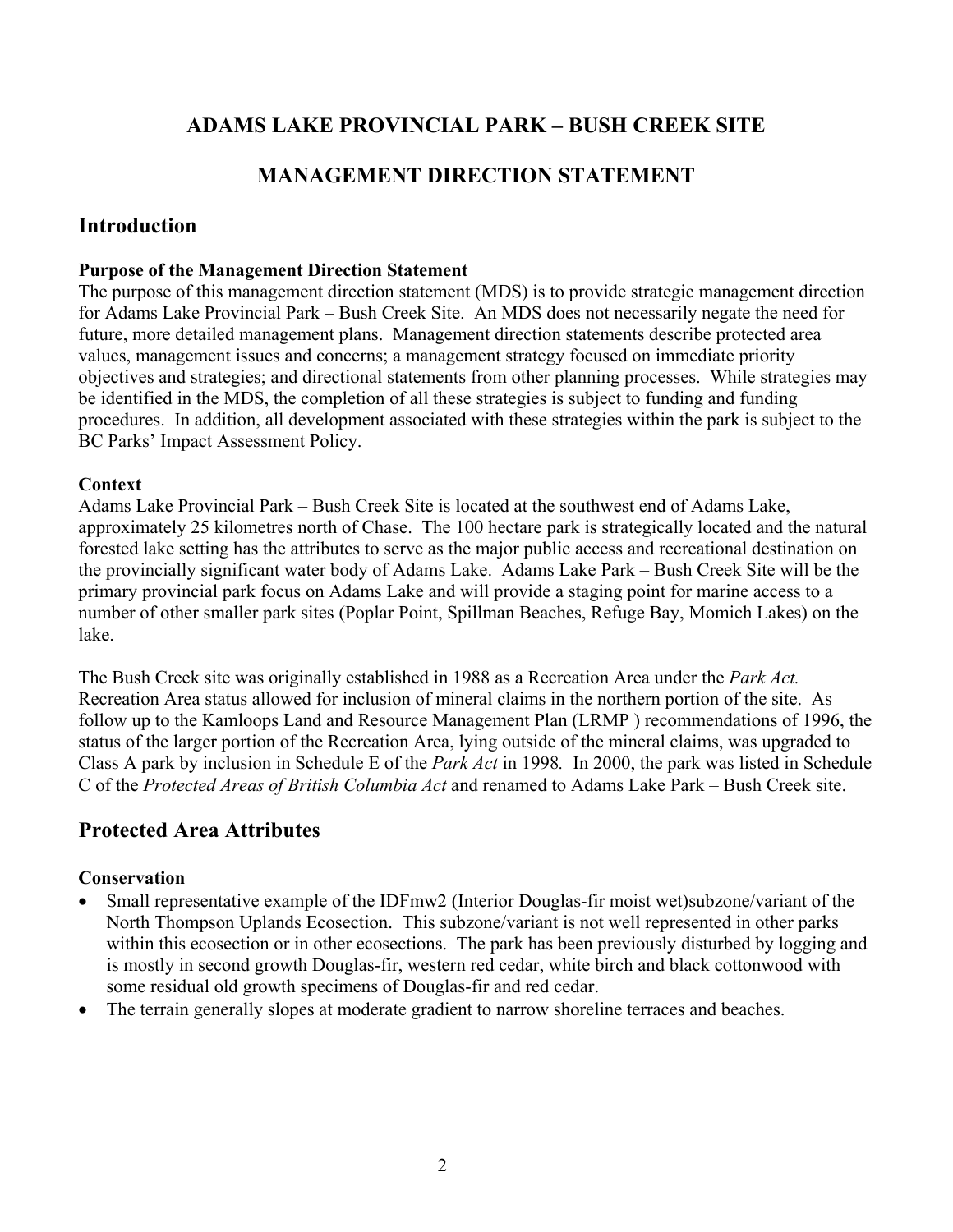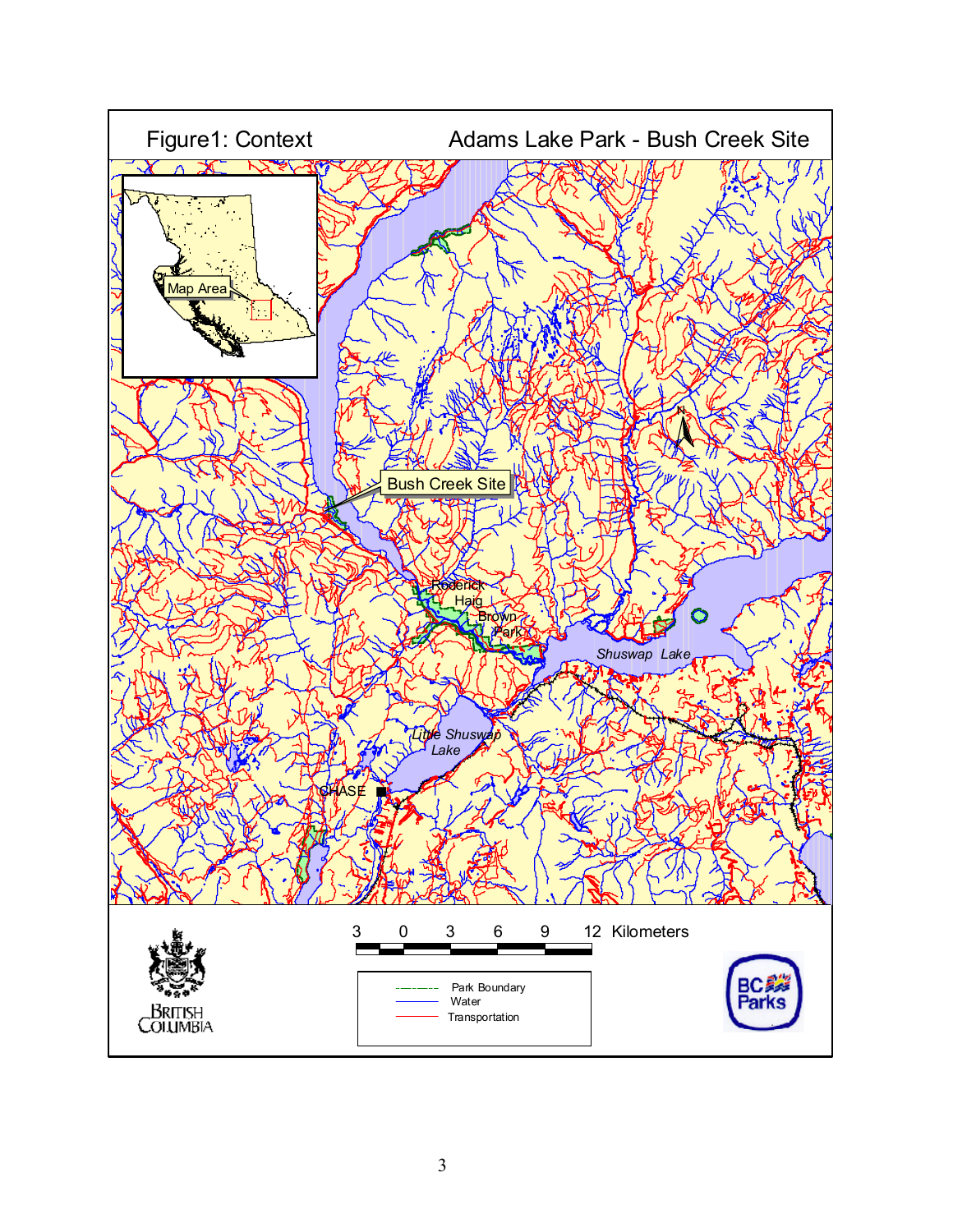#### **Recreation and Tourism**

- 2,500 metres of beach frontage, with up to 30% classified as high quality sands and gravels. The best beaches occur in a broad arc around the Bush Creek delta and the sandy peninsula in the central portion of the park.
- Adams Lake is 60 kilometres long and averages 2.5 kilometres in width. The water is clear and of good quality, usually warming to a comfortable swimming temperature by early July.
- Quality natural setting with scenic panoramic views of Adams Lake and surrounding forested mountain slopes.
- Existing use relates to a rustic facility base small, informal campground (approximately 32) campsites), pit toilets and boat launch. The mixed forested upland and lake frontage has potential for development of a 100 unit campground and associated day use and boat launch facilities.

#### **Cultural Heritage**

• The mouth of Bush Creek is a regionally significant archaeological site, featuring remains of a pithouse village on both sides of the creek, with 11 pithouses and 20 cache pits.

#### **Significance in the Protected Areas System**

- Conservation values and ecosystem representation are rated of low provincial significance. While the park is classified in a subzone variant (IDFmw2) which is poorly represented within the park system, the land base is small, the forest cover has been previously disturbed by logging, and all of the park is zoned for intensive recreation use.
- The archaeological site at the mouth of Bush Creek is of regional significance and merits protection.
- As the single major public access and recreational land base on Adams Lake, Adams Lake Provincial Park – Bush Creek Site has potential to serve as a provincially significant destination park in the Thompson Region. The demand for both day and overnight use is high in the Shuswap portion of the Region. The park would add significant attractions, providing diversity and complementing existing and nearby opportunities at Roderick Haig-Brown Park, Scotch Creek Park and Niskonlith Lake Park. The park forms a strategic point of access and facility base for use of the marine access park sites on Adams Lake (Spillman Beaches, Poplar Point, Refuge Bay**).**

## **Land Uses, Tenures and Interests**

#### **Access**

The park is accessed by 15 km of paved and gravel road from Highway #1 at Squilax. The route follows the Holding/Adams Lake West Road off the Squilax-Anglemont Road. The last 5 kilometres into the park are on good gravel road.

#### **Existing Tenures**

• There are no known tenures or encumbrances in the park.

#### **Existing Land Use Activities and Facilities**

- This park offers 32 vehicle accessible campsites and rough boat launch. There are no day use facilities or formal beach area.
- The campground is heavily used during the summer and there is strong public demand for expanded camping facilities, and provision of picnicking, boat launch, parking and beach related day use opportunities.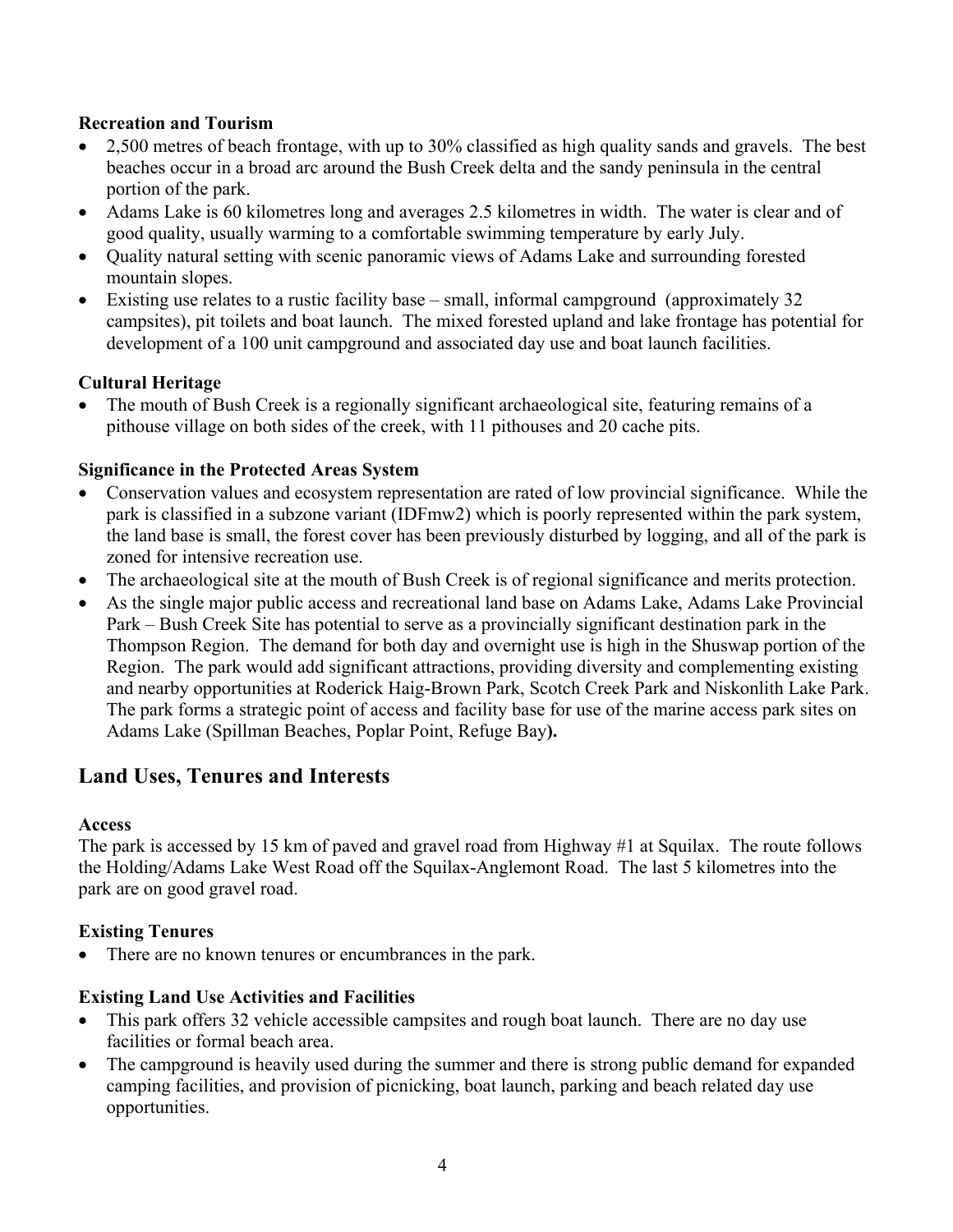#### **Adjacent Patterns of Land Use**

- A Girl Guide camp lies immediately south of the park.
- Mineral claims lie adjacent to northeast boundary of the park.
- Adams Lake road forms the western boundary of the park. This road is the main access along Adams Lake to Skwaam Bay and north, and is also used for log hauling.
- The surrounding lands are managed within the Niskonlith Provincial Forest.

#### **First Nations Interests**

- Regionally significant archaeological sites in the park.
- Adams Lake Band has expressed concerns over possible development of the park related to the larger surrounding land claim issues and to potential impacts to the archaeological values of the park.
- Development and management of the park will require ongoing consultation with local Indian Bands to incorporate First Nations interests.

#### **Other Agency Interests**

The park will be managed in close co-ordination with various resource agencies, particularly the Fish and Wildlife Science and Allocation Section of the Ministry of Water, Land and Air Protection, BC Fisheries and the Department of Fisheries and Oceans.

- fisheries managed by the Fish and Wildlife Science and Allocation Section
- salmonid species managed by Department of Fisheries and Oceans

#### **Private and Public Stakeholder Interests**

• Girl Guide camp uses the park for day use.

## **Protected Area Role Statement**

Adams Lake Provincial Park – Bush Creek Site will serve as the single major public access and provincial park destination site on Adams Lake. The park has potential to fulfill a number of BC Parks' recreation goals, on both a provincial and regional basis, by providing facilities and services for:

- Destination campground for visitors to the Shuswap Lake/Adams Lake area. There is potential to develop a 100 unit campground in the park.
- Beach access and associated picnic and play areas.
- Boat launch and parking facility to allow for access and use of Adams Lake and the marine park system on the Adams Lake (Spillman Beaches, Poplar Point, Refuge Bay sites).
- The isolated beach and immediate upland at the extreme north end of the park will be managed for marine and walk-in access day use.
- Walking trails and nature appreciation.
- Interpretation of First Nations use of the site with specific reference to the features of the archaeological site.

The park's conservation role is relatively minor, with some representation of second growth Interior Cedar Hemlock forest.

The park has an important role in protecting a regionally significant archaeological site.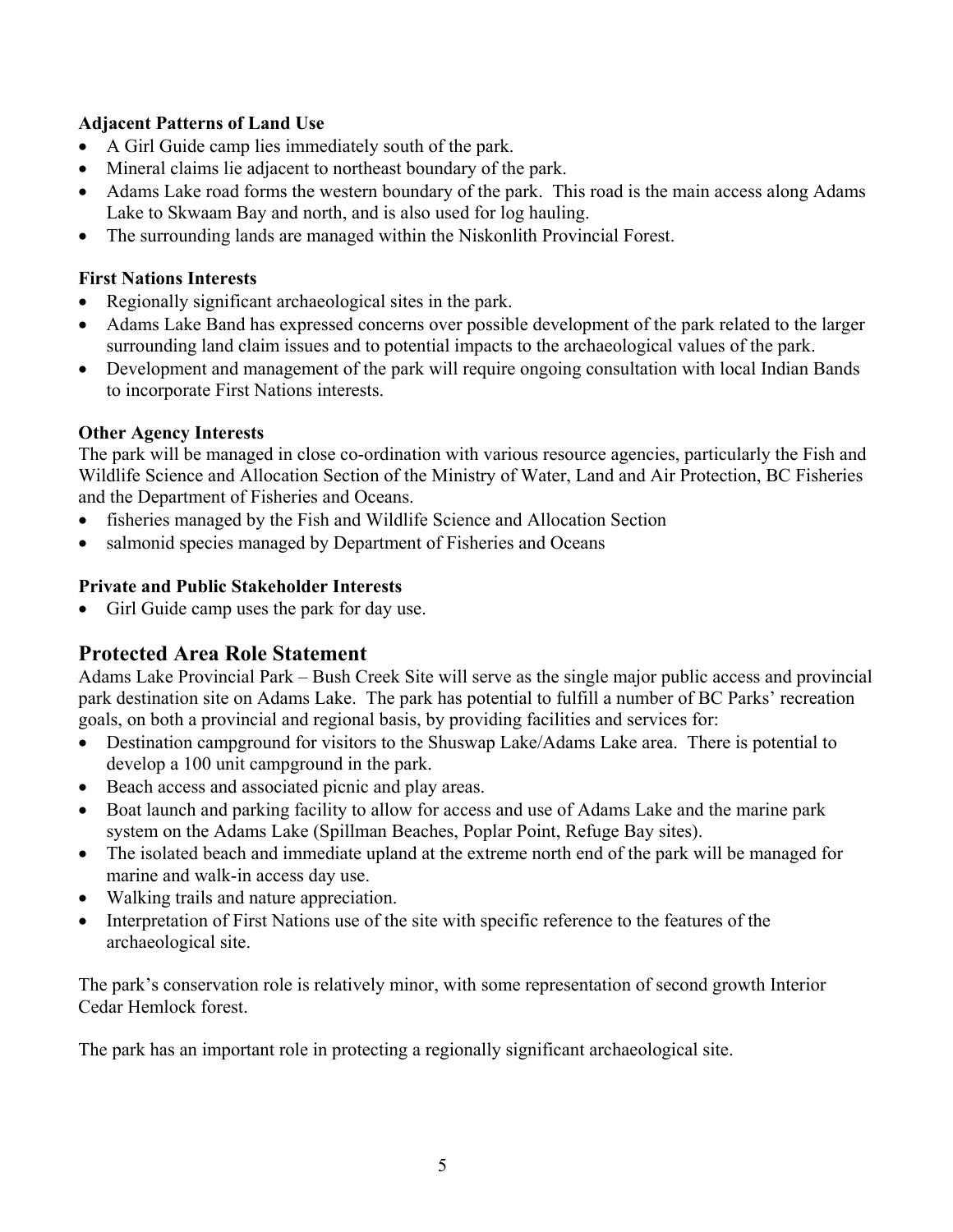## **Management Commitments and Issues**

#### **Management Direction from Previous Planning**

In recommending change of status from Recreation Area to Class A park, the Kamloops LRMP recognized the significance of the Adams Lake – Bush Creek Site for recreational access and use of Adams Lake. The LRMP assigned Natural Environment and Intensive Recreation zones for the park but did not identify the zone boundaries. The LRMP did not identify any issues or concerns other than that "no extra VQO [Visual Quality Objectives] constraints or restrictions on mineral exploitation in adjacent lands" would be imposed because of the park.

#### **Management Issues**

The following management issues have been identified:

| <b>Theme</b>                 | <b>Issue</b>                                                                                                                                                                                                                                                                                                                                                                                                                                                                                                                                                                                                                                                                                                                                                            |  |  |
|------------------------------|-------------------------------------------------------------------------------------------------------------------------------------------------------------------------------------------------------------------------------------------------------------------------------------------------------------------------------------------------------------------------------------------------------------------------------------------------------------------------------------------------------------------------------------------------------------------------------------------------------------------------------------------------------------------------------------------------------------------------------------------------------------------------|--|--|
| Facility development         | Adams Lake Band has concerns relating to park development.<br>$\bullet$<br>A concept plan for development of the park was prepared in<br>1985, but First Nations concerns about potential impacts to<br>archaeological values in the park has prevented moving ahead<br>with facility improvements. Development of the park is<br>considered of high priority in the Region, but cannot be<br>undertaken until First Nations concerns and issues are<br>resolved. Park development forms part of the much bigger<br>issue involving First Nations land use interests and<br>negotiations at Adams Lake and it may be some time before<br>there is a resolution that allows the Environmental<br>Stewardship Division to carry out facility improvements in<br>the park. |  |  |
| Interim management           | Existing facilities and services are inadequate. The poorly<br>$\bullet$<br>designed layout of the existing facility base does not allow for<br>full and proper public use and enjoyment of the site.<br>Management of public use and site maintenance is also<br>inefficient.                                                                                                                                                                                                                                                                                                                                                                                                                                                                                          |  |  |
| Protecting ecological values | Inventory of flora and fauna is incomplete.<br>Recreational activities impact the park environments,<br>particularly the shoreline, creek and associated riparian<br>habitats.                                                                                                                                                                                                                                                                                                                                                                                                                                                                                                                                                                                          |  |  |
| Protecting cultural values   | Recreation use along the creek is potentially impacting the<br>$\bullet$<br>archaeological site.<br>Future development of the site will ensure that the<br>$\bullet$<br>archaeological site is not impacted.                                                                                                                                                                                                                                                                                                                                                                                                                                                                                                                                                            |  |  |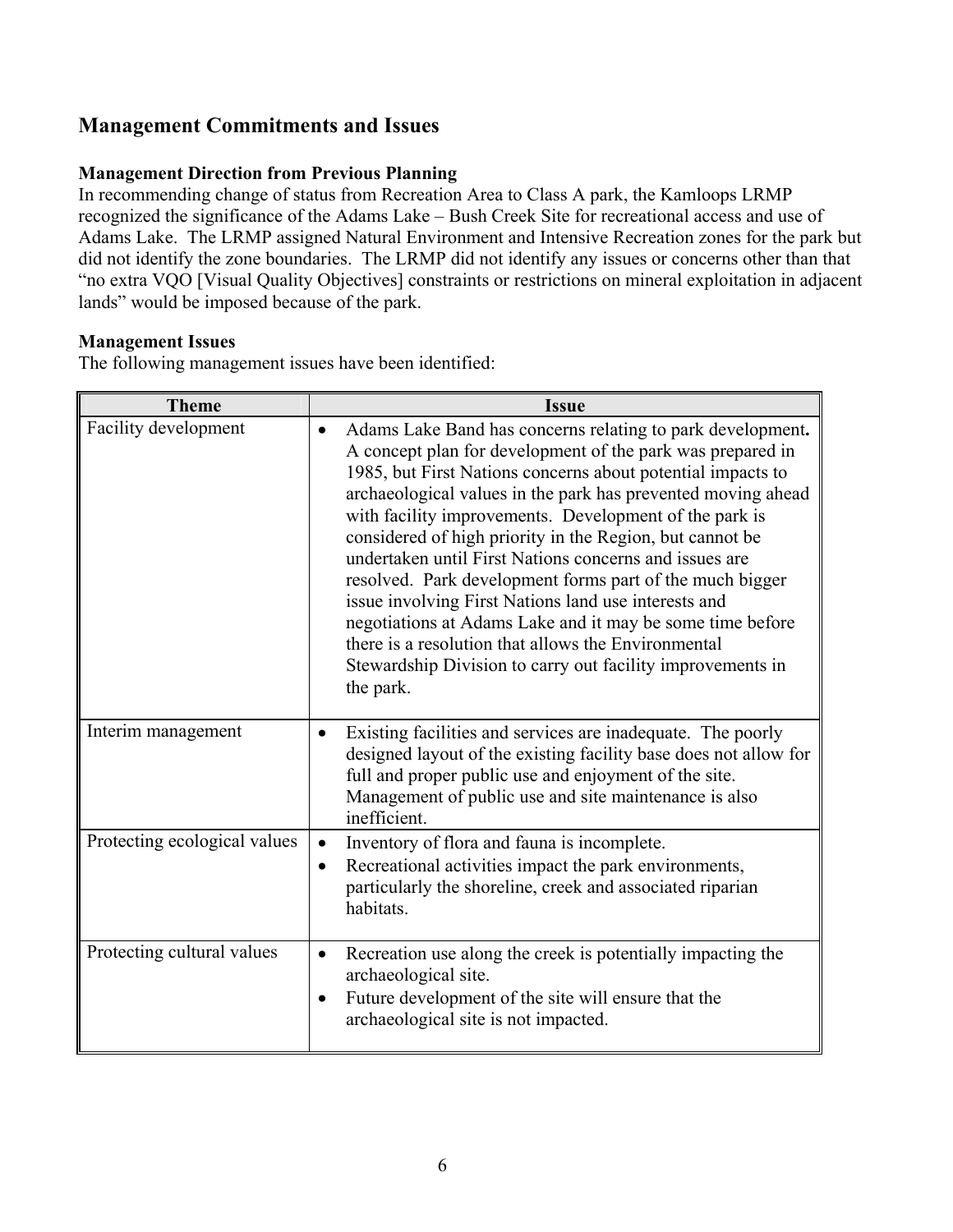## **Management Direction**

#### **Priority Management Objectives and Strategies:**

| Objective                                                                                                                                                                        | <b>Strategy</b>                                                                                                                                                                                                                                                                                                                                                                                                                                                                                                                                                                                                                                                                                                                             |  |
|----------------------------------------------------------------------------------------------------------------------------------------------------------------------------------|---------------------------------------------------------------------------------------------------------------------------------------------------------------------------------------------------------------------------------------------------------------------------------------------------------------------------------------------------------------------------------------------------------------------------------------------------------------------------------------------------------------------------------------------------------------------------------------------------------------------------------------------------------------------------------------------------------------------------------------------|--|
| To protect the park's<br>natural, recreational and<br>cultural values.                                                                                                           | Continue long term monitoring of conditions and changes to<br>$\bullet$<br>park habitats with particular attention to the environs of Bush<br>Creek and the lakeshore. Undertake mitigative measures as<br>required.<br>Maintain strict controls on vehicle access. Vehicles are<br>$\bullet$<br>restricted to designated roads and parking surfaces.<br>Develop information to educate the public about the<br>$\bullet$<br>cultural/heritage values of the park.<br>Future development of the park will be predicated on a<br>$\bullet$<br>careful assessment of potential impacts to the environment<br>and cultural values.<br>Monitor development on adjacent land; discuss potential<br>mitigative measure with developers.           |  |
| To provide for access and<br>recreation use of Adams<br>Lake Park. Recreational<br>activities include camping,<br>picnicking, swimming,<br>boating, fishing and nature<br>study. | No substantial changes will be made to the facility base or<br>$\bullet$<br>management of public recreational use until the First Nations<br>issues are resolved. Changes may be required for public<br>safety and for protection of park values. In the interim, the<br>park will continue to serve as a low profile campground and<br>day use site.<br>Future improvement of facilities will include expansion of the<br>$\bullet$<br>campground to 100 sites, major day use area with parking and<br>beach access, boat launch and parking, and interpretive<br>facility aligned to the archaeological site on Bush Creek.<br>Service levels will be to level 2 or 1 standards. Park<br>development may be phased, depending on funding. |  |
| To provide base facility for<br>access to Adams Lake<br>marine park system.                                                                                                      | Future boat launch and parking area at Adams Lake Park will<br>$\bullet$<br>be designed with capacity for people to store vehicles and<br>boat trailers.                                                                                                                                                                                                                                                                                                                                                                                                                                                                                                                                                                                    |  |
| To interpret the First<br>Nations heritage use of the<br>park, focussing on the<br>archaeological site features.                                                                 | Work with First Nations (Adams Lake Band) to develop<br>$\bullet$<br>interpretive themes. Interpretive facilities could include<br>partial reconstruction of the pit house village.                                                                                                                                                                                                                                                                                                                                                                                                                                                                                                                                                         |  |

#### **Consultation and Future Planning**

Planning and management of the park will conform to the intent and directions as set forth in the province's Protected Areas Strategy. The Environmental Stewardship Division is accountable for planning, administration and management of the park through application of the laws, policies and regulations granted under the *Park Act.* The Environmental Stewardship Division will coordinate with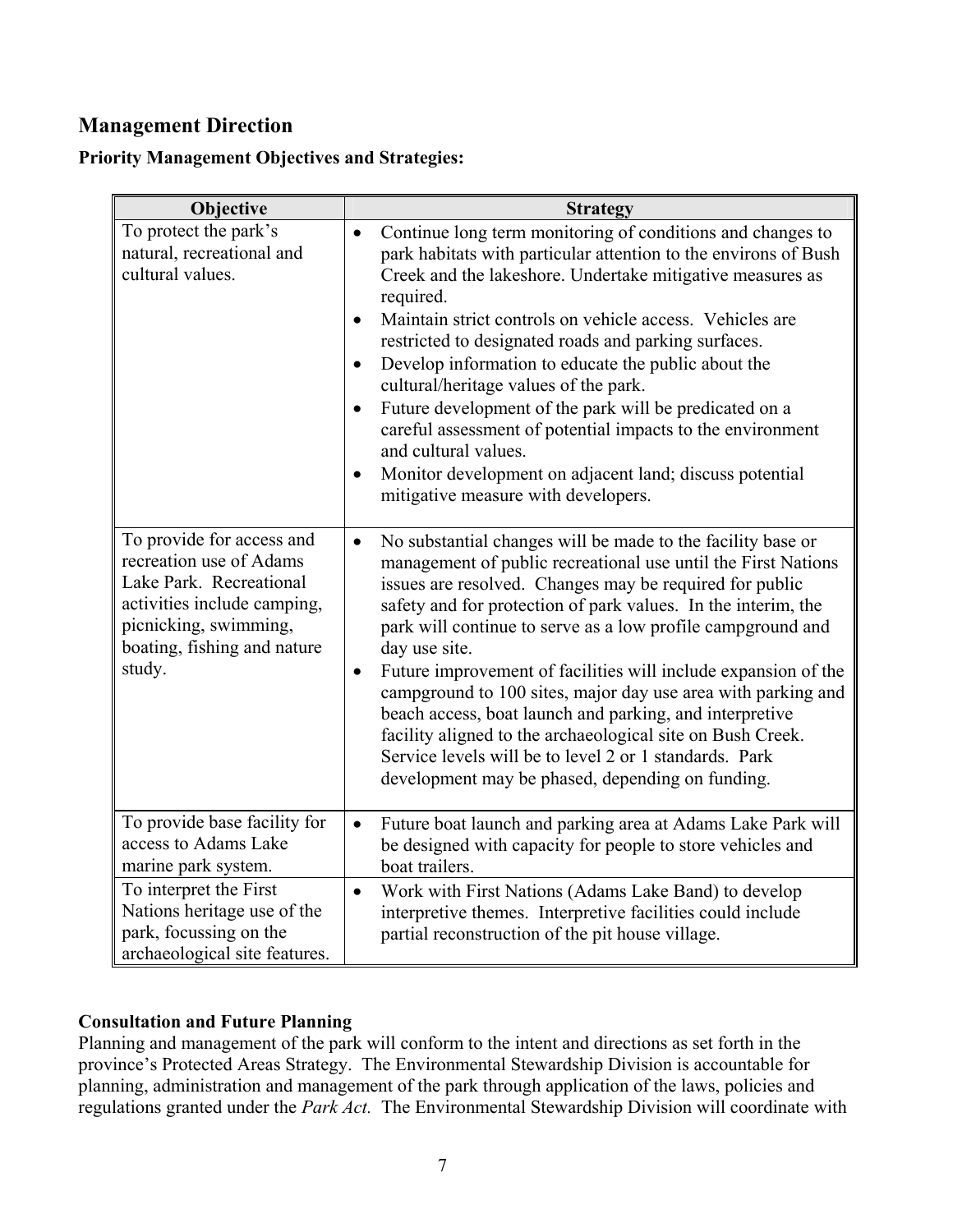other agencies, the LRMP table, various public planning groups and First Nations in developing management plans for all of the new parks arising from the Kamloops LRMP.

This management direction statement has been reviewed and approved in principle by the Kamloops LRMP implementation team. A site design concept plan will be prepared prior to any major site development with input from user groups, local community representatives and First Nations.

#### **Zoning Plan**

As defined under the guidelines and criteria of the provincial park zoning system, the park is zoned entirely Intensive Recreation:

• **Intensive Recreation** – The whole of the park is zoned for intensive recreation use allowing for future expansion of campground and day use facilities. The archaeological site which is included in this zone will be managed to protect the features while allowing for interpretation. Both the south and north ends of the park will likely remain in a relatively natural condition, but these sites are too small to separate out from the Intensive Recreation zone.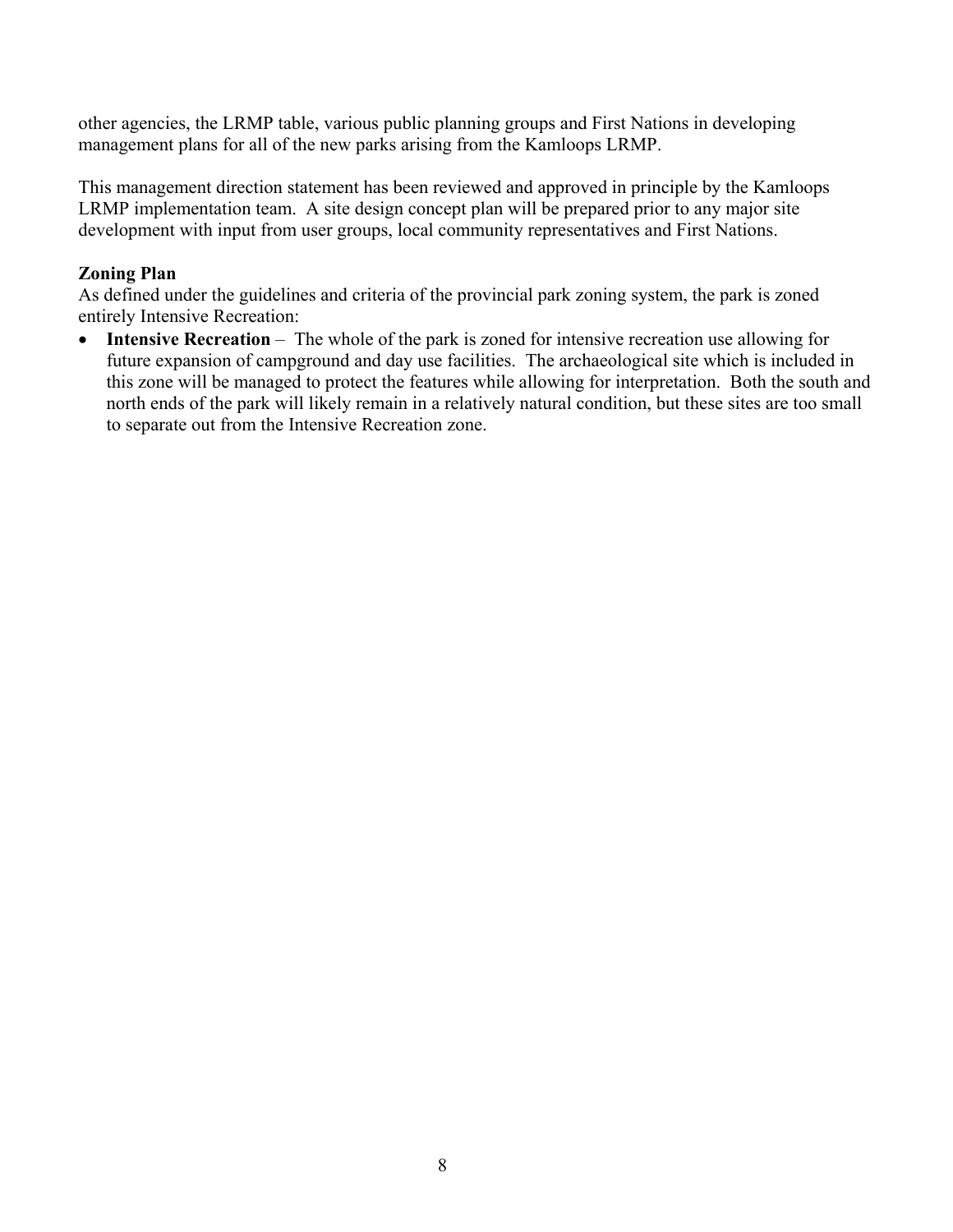